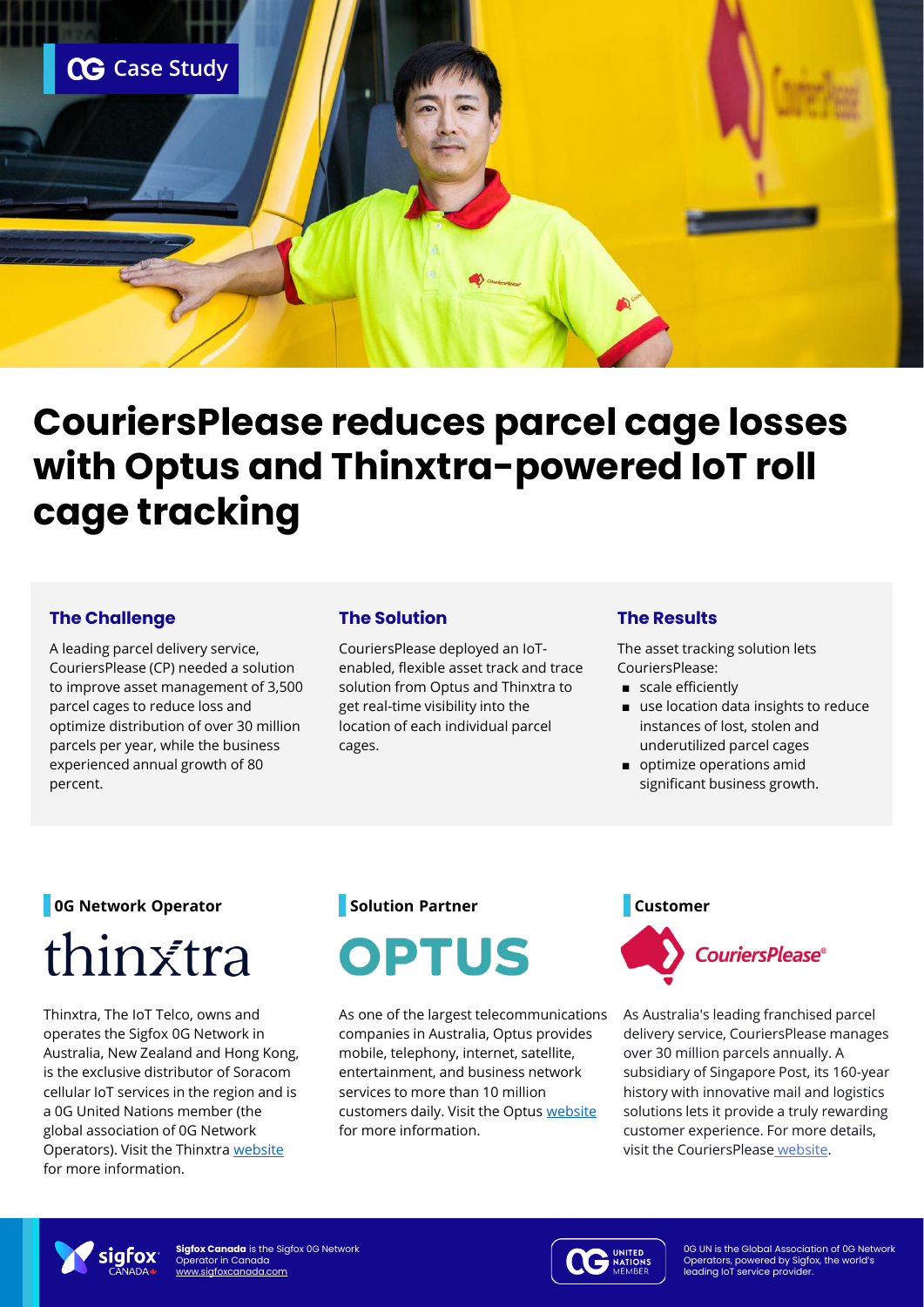CouriersPlease is a parcel delivery service and a wholly-owned subsidiary of Singapore Post (SingPost). The company delivers parcels across Australia through a network of 750 franchises and 350 delivery partners. Over the last two years, CP experienced an 80 percent increase in business because of nationwide COVID-19 lockdowns. The company now moves more than 30 million parcels every year, using around 3,500 parcel cages to manage its freight.

Phil Reid, Chief Operating Officer at CouriersPlease, says, "With rising demand for our services, we found our transport parcel cages, which carry between 60 to 600 packages each, were increasingly disappearing. Common reasons for losses are theft, or cages left in our commercial customers' facilities, unidentified for return. We've lost hundreds of these cages over the years."

While losing parcel cages is not a new challenge, the cost of solving the problem in the past had always outweighed the cost of the asset losses. With each parcel cage costing approximately AUD\$1,000 each, CP expected the losses to rapidly become unsustainable as its business expanded. Missing cages represented a high ongoing cost to the business and created supply chain inefficiencies.

Fixing the lost parcel cage problem and maintaining high service standards for franchisees and customers became a pressing business challenge to solve.



*Parcel Cage with IoT Tracking Device connected to Thinxtra's 0G Network* 

"

## **A new solution to an old problem**

The CP team approached Optus for advice on how to reduce its asset losses.

Zorawar Singh, Head of Core Product at Optus Enterprises, says, "At a high level, the solution seemed to be a form of asset tracking. A typical challenge with tracking systems is to make sure the solution is costeffective and relevant to the tracked asset and the data needed from the asset. There is a wide range of tracking devices and prices. Yet paying \$500 for a tracking device on an asset valued at \$1,000 doesn't make sense. The asset's tracking requirements don't justify the cost."

Optus Enterprise partnered with Thinxtra, operator of the Sigfox 0G network, to provide the right IoTenabled tracking solution at a viable total cost of ownership. The 0G Network transmits small amounts of information from connected IoT devices across vast distances.

The Thinxtra 0G Network provides CP with nationwide, low-cost, low-energy device connectivity. These features make it an ideal network for transmitting the small bytes of data CP needed to identify the location of each parcel cage. Additionally, every pre-configured Thinxtra device has a battery life of more than five years, removing the need for ongoing maintenance and associated costs for the device's lifetime.

Reid says, "We looked at various vendors, including 4G options. We partnered with Optus and Thinxtra because they offered collaborative asset tracking backed by battery-powered LPWAN-based IoT sensors that we don't need to mess with or replace for years, making it an extremely cost-effective value proposition."

CP expects all units will be connected and send location information from the parcel cages to a centralized dashboard where CP can see the location of each cage in real-time.



*If we didn't have this partnership with Thinxtra, our team could not have solved CourierPlease's problem cost-effectively. The alternatives were more expensive, less flexible, scalable, user-friendly, and more difficult to implement. We believe Thinxtra's powerful, national 0G Network is the best connectivity solution and offers the greatest value for the customer. There is simply no need for customers to build and maintain network infrastructure because Thinxtra has it ready to go.* 

#### *Zorawar Singh, Head of Product, Optus Enterprise*